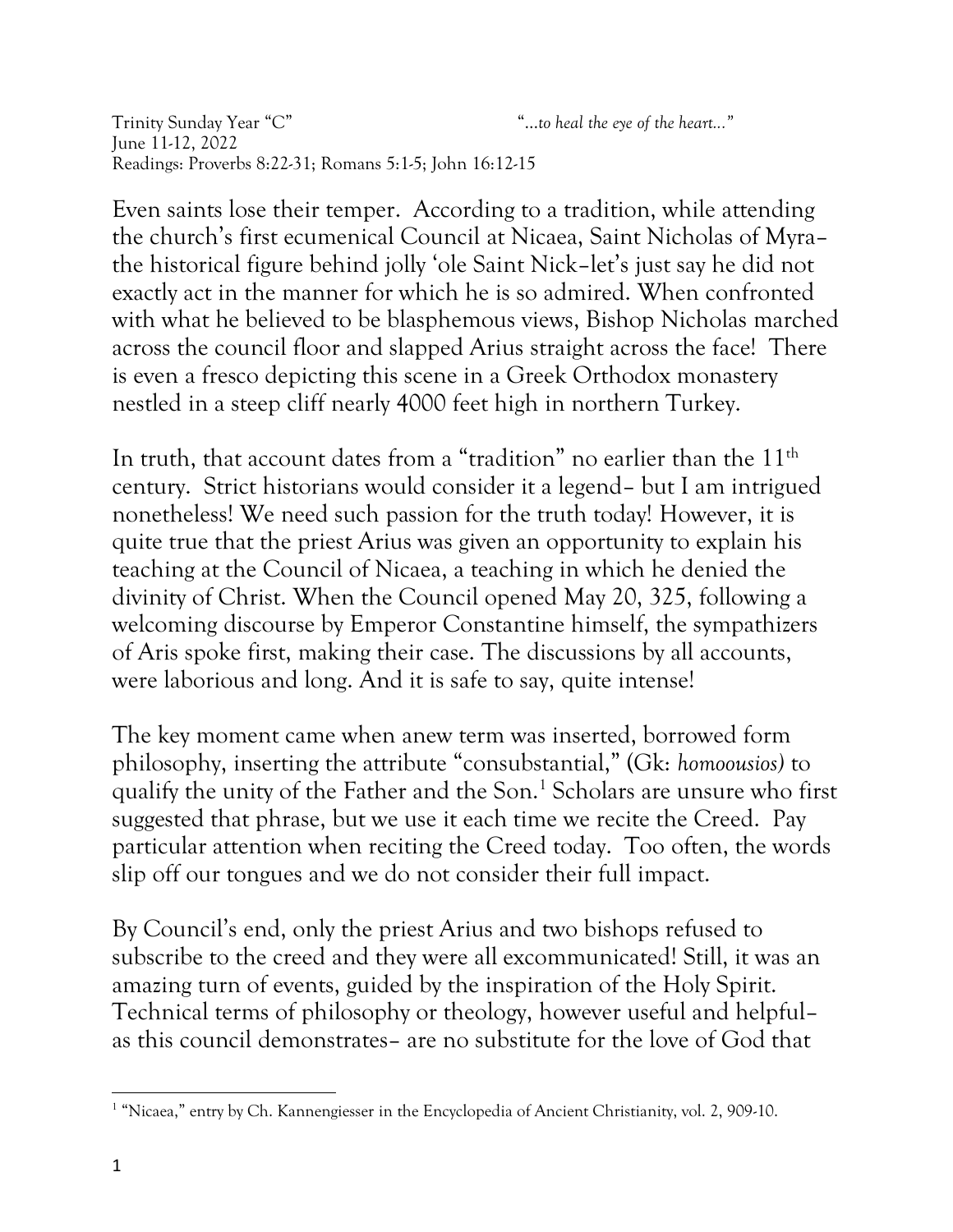comes forth from our hearts. St. Augustine summed it up in a sermons when he stated: "Therefore brethren, our whole business in this life is to restore health to the eye of the heart, whereby God may be seen."<sup>2</sup>

So, I ask you today, "How would you describe the health of the eye of your heart?" Many today do not take the time to think much about God, seeing little value in it. But even those who appreciate the importance of right thinking and sound doctrine, too often fail to attach the same value to the necessity of seeing with the eye of the heart.

God is known precisely in the way He has made himself known to us. Yes, He has revealed Himself as Father, Son and Holy Spirit– but at its core, God revealed Himself as love. And this is how we know Him. Our knowledge of the trinity begins in receptivity, in knowing God in relationship, rather than a puzzle to be solved. An early theologian went so far as to conclude that "God can only be known in devotion."<sup>3</sup>

Christ revealed the will of Father through relation. When we hear the word "Father," it automatically brings forth an idea of a relation—there is no father absent a son or daughter. We know God in our relationship with Him. We do not love an idea, but a person. We seek God's face, for in loving God we first receive his bountiful love as a pure gift.

God is known so that He may be loved more purely. If our hearts have become lukewarm, Trinity Sunday provides the impetus for growth and change. If the health of the eye of our heart needs some attention, do not delay. Never tire of seeking the face of God every day in the sublime mystery of the Holy Trinity. May God grant us the grace to seek him more intently, not as an idea, but as a Father in loving relationship with us. In so doing, we will continue to find and more importantly, be found.

<sup>2</sup> Augustine, *Sermo 88.5.5* Tota igitur opera nostra, fratres, in hac vita est, **sanare oculum cordis**, unde videatur Deus.

<sup>&</sup>lt;sup>3</sup> St. Hilary of Poitiers, "The Trinity" quoted in "Spirit of Early Christian Thought," by Robert Louis Wilken, page 88.